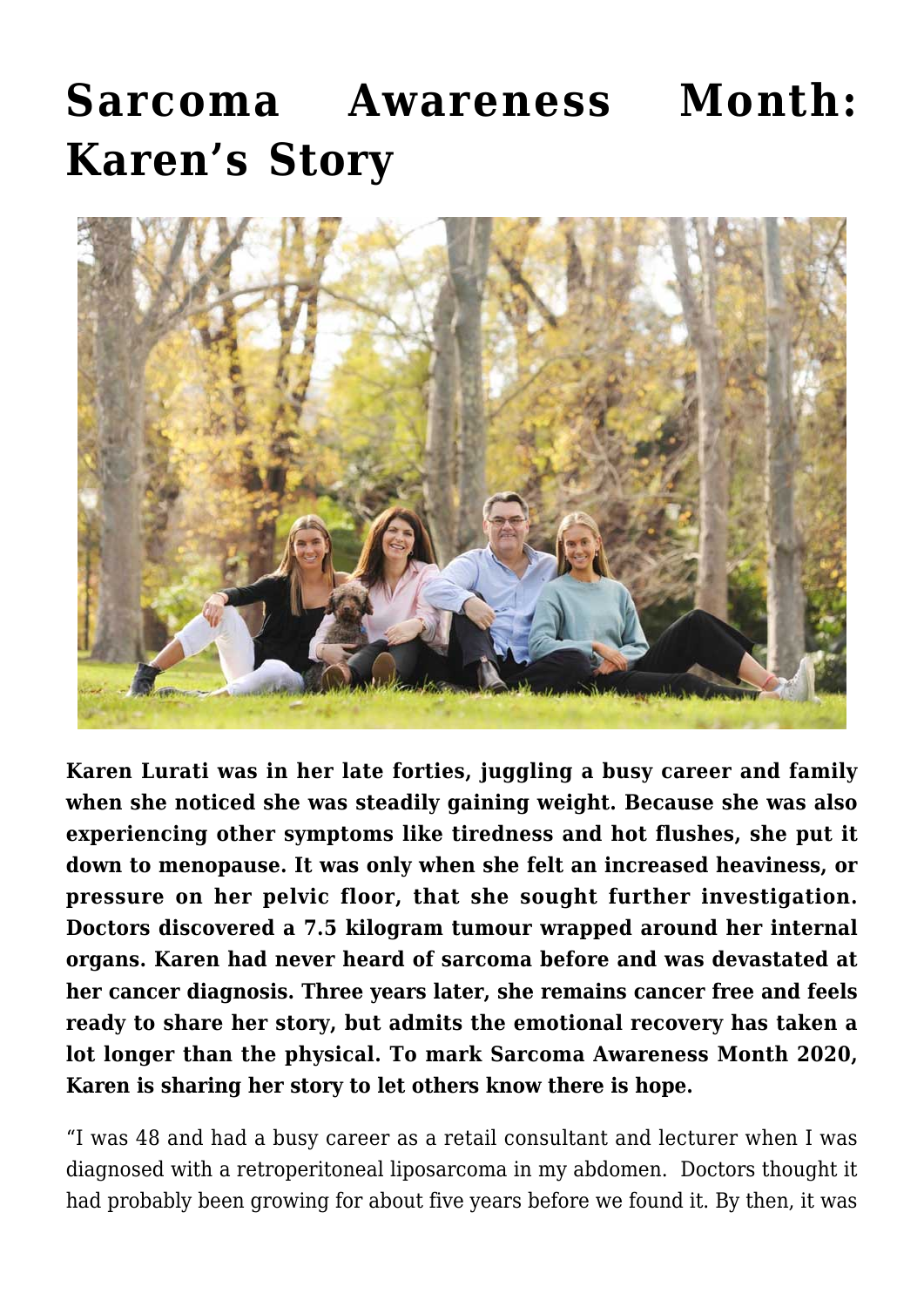massive – weighing in at 7.5 kilograms.

Because it grew so slowly, it just felt like weight gain. My tumour was not hard, it was really just fatty tissue, so it was soft and jelly-like and it was all encased. It had wrapped itself around all the spaces in my abdomen and it really did not do anything to me, except make me tired.



It was quite obvious I had a lot of weight in my stomach. But because of my age, I thought it was menopause. I was trying everything to lose weight, but nothing worked. I also had some hot flushes and some ongoing digestive issues, which I thought might be linked to a food intolerance.

I never suspected cancer, because it really did just feel like menopause. The symptoms seemed to make sense and I thought I just had to accept it. The weight seemed to creep up slowly and my tumour did not show up in any general medical tests, like mammograms or colonoscopies. I was oblivious it was there, because it did not grow inside any of my organs, it was just wrapped around the outside.

It was only when I eventually felt a 'push down' feeling – like you feel when you are pregnant – that I went and had a pelvic scan. Doctors told me my organs were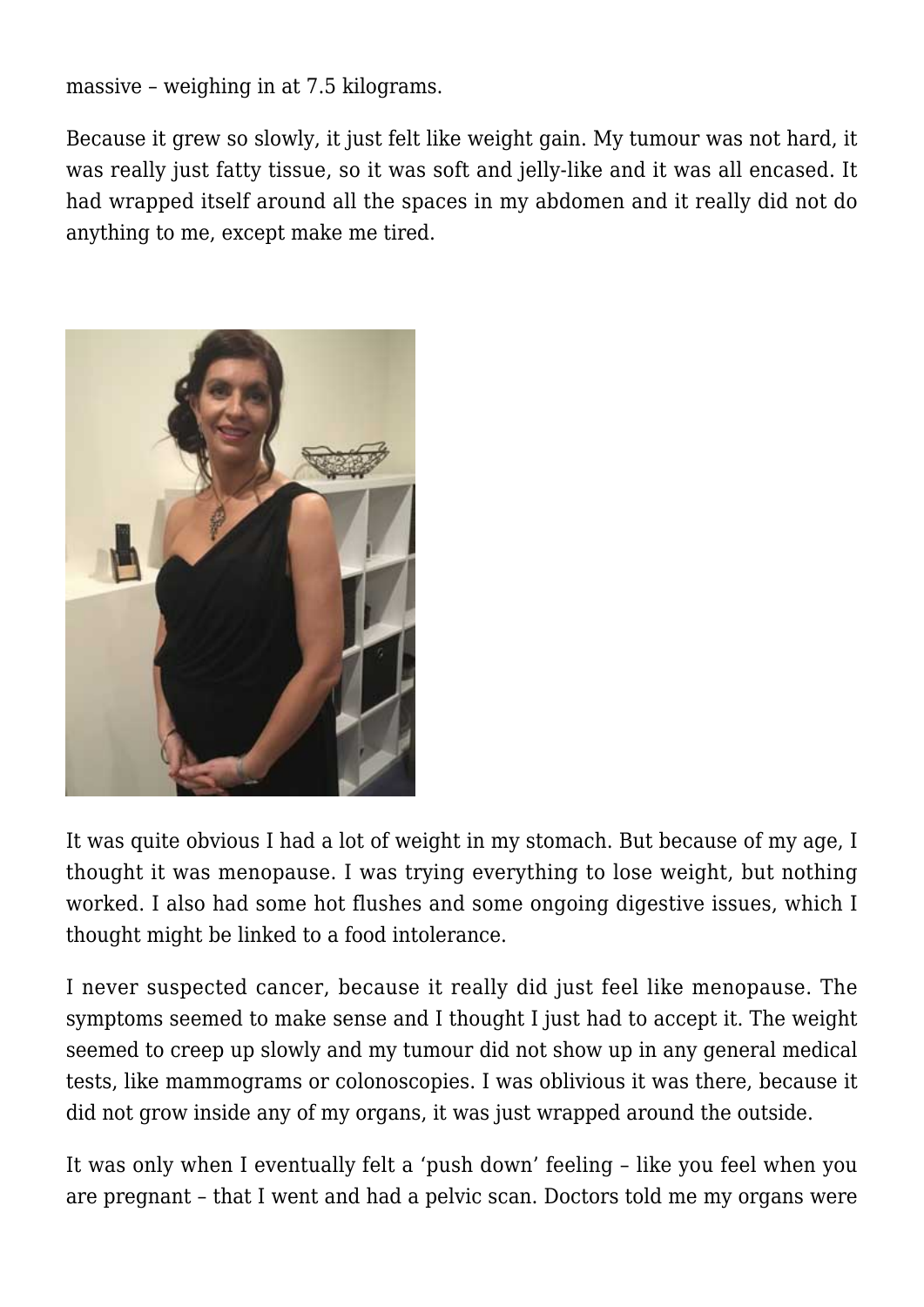okay, but they did see a mass that they could not identify.

So, they did a biopsy and realised it was cancer. Then everything happened very quickly. I had radiation prior to surgery to try and stabilise the growth before they could operate.

I had a massive 10-hour operation because they ended up taking out one of my kidneys and a section of my bowel as well. The tumour had started to infiltrate these areas and it was becoming dangerous.



I was really sad about losing a kidney and worried when they started taking organs out. But in hindsight, I was so lucky it was a kidney and not another organ that was impossible to remove.

Thankfully I avoided having to have chemotherapy. My particular sarcoma apparently does not respond well to chemo. After the surgery, doctors felt that they had got it all.

My tumour was apparently so rare and so interesting, that it has now been sent to a research lab in America. It is funny to think a part of me is now there, but I hope the research on this part of me will help other people for years to come.

I will have scans every six months for five years, but so far, so good. It is the fear of a cancer recurrence that I have found overwhelming and difficult to deal with. I do think the mental side of a cancer diagnosis takes longer to recover from. I became really depressed and found it hard to get out of bed. My Mum had died of cancer just before I was diagnosed and also, I think my own diagnosis made me lose trust in my body. Everyone says to me, 'How did you not know, it was the size of two babies!' But cancer has made me realise that none of us has control over